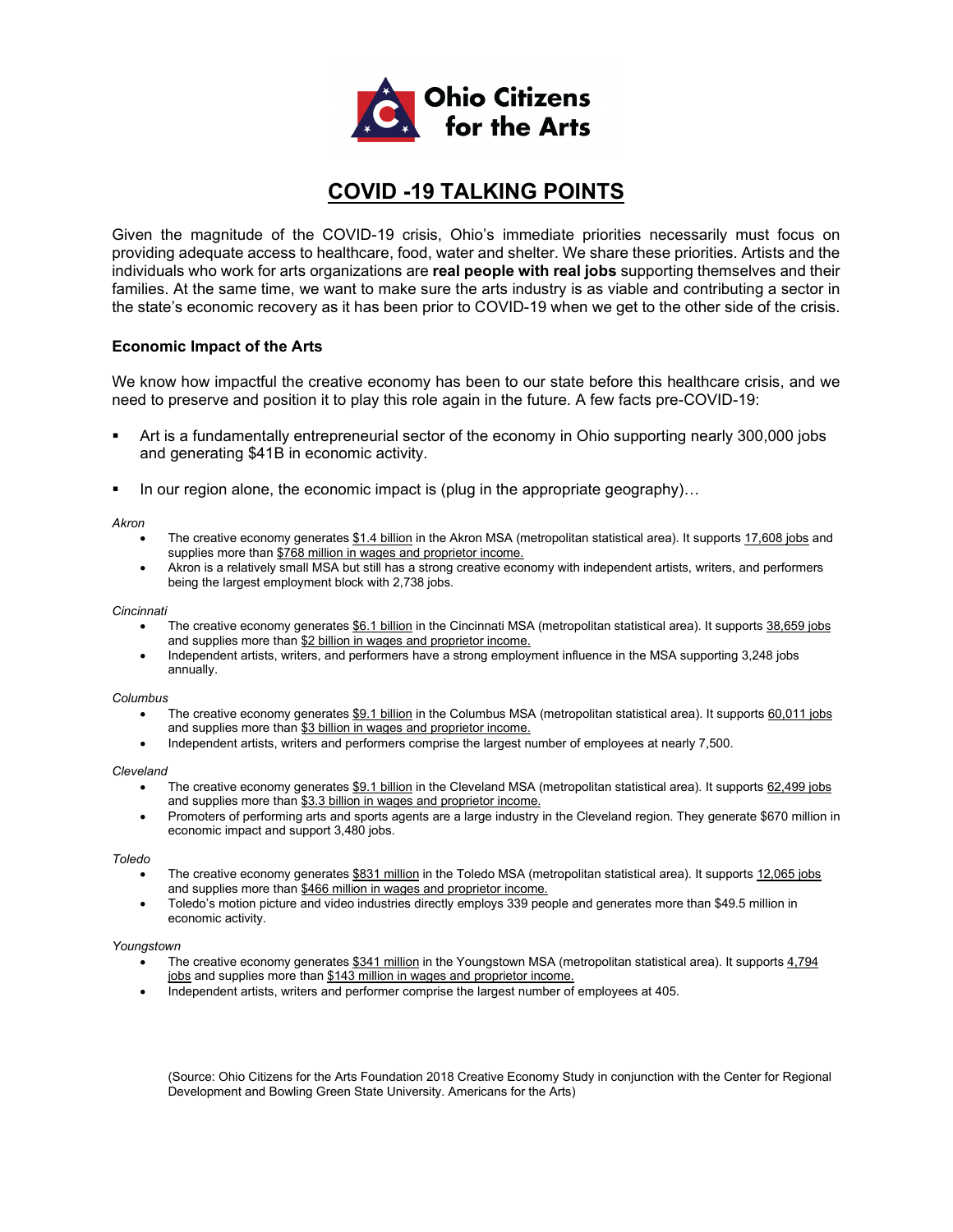

- Though 70% of the creative industries' impact is located in Ohio's six metropolitan areas (Cleveland, Columbus, Cincinnati, Toledo, Akron, Youngstown) the economic impact is not just found in urban areas. Additional Ohio municipalities make up nearly thirty percent of the creative economy with more than \$12 billion in annual activity.
- In addition to the tangible economic impact we can measure, a vibrant arts sector elevates Ohio as a hub of creativity, attracting both employees and firms; draws tourists from all over the globe; and helps tackle significant social challenges such as substance abuse and addiction, veterans' health, educate the young, and aid the elderly.

### **COVID-19 Impact on the Arts**

Artists and art organizations across the state are experiencing the negative impact of the virus. OCA conducted two online surveys in March 2020 to assess the preliminary impact of COVID-19 on Ohio's individual artists and arts organization.

- The survey results reveal **devastating economic implications** for our state's arts sector. Of the organizations reporting, the findings conservatively estimate the initial loss to Ohio's arts and cultural industry at \$100M a month. We predict when *all organizations* can respond and fully assess their final circumstance, the loss will be exponentially greater. For example:
	- o The Cleveland Museum of Art in anticipating lost revenues of more than \$5 million because of the coronavirus pandemic, announced it will immediately furlough all part-time staff and temporarily lay off a portion of its unionized staff, which includes security guards.
	- $\circ$  The American Alliance of Museums, an organization that offers recommendations for the leadership of institutions across the country, estimates that the closures are costing its members, on average, at least \$33 million a day.
	- o The Akron Art Museum is projecting a total \$933,000 in losses, almost a quarter of its \$4.2 million annual budget, and a lengthy closure will undoubtedly have a long-lasting impact on finances and staff.
	- o When regional museums close, the surrounding communities lose much more than cultural enrichment. The Akron Art Museum serves around 8,000 students through school tours, the majority of which take place in May.
- The unexpected loss of event-dependent revenue and declining charitable contributions from businesses and individuals – and soon public sector grant sources- are immediately and negatively impacting both arts organizations and individual artists.
- Closings, layoffs, furloughs, lost gigs, lack of healthcare coverage, diminished cash reserves, and other measures of economic instability and insecurity are mounting by the day and are projected to worsen over time.
- The economic damage to arts organizations, artists, and livelihoods is immediate, and we have serious concerns about many of the organizations still being here when we come out of this crisis.
- Many of our hospitals integrate the arts into their experience in some way or another, and they rely on our creative sector to supply the talent to do so. At a time when our hospitals are overwhelmed, the arts offer special help with caregiver wellbeing as well as patient experience and healthcare outcomes.